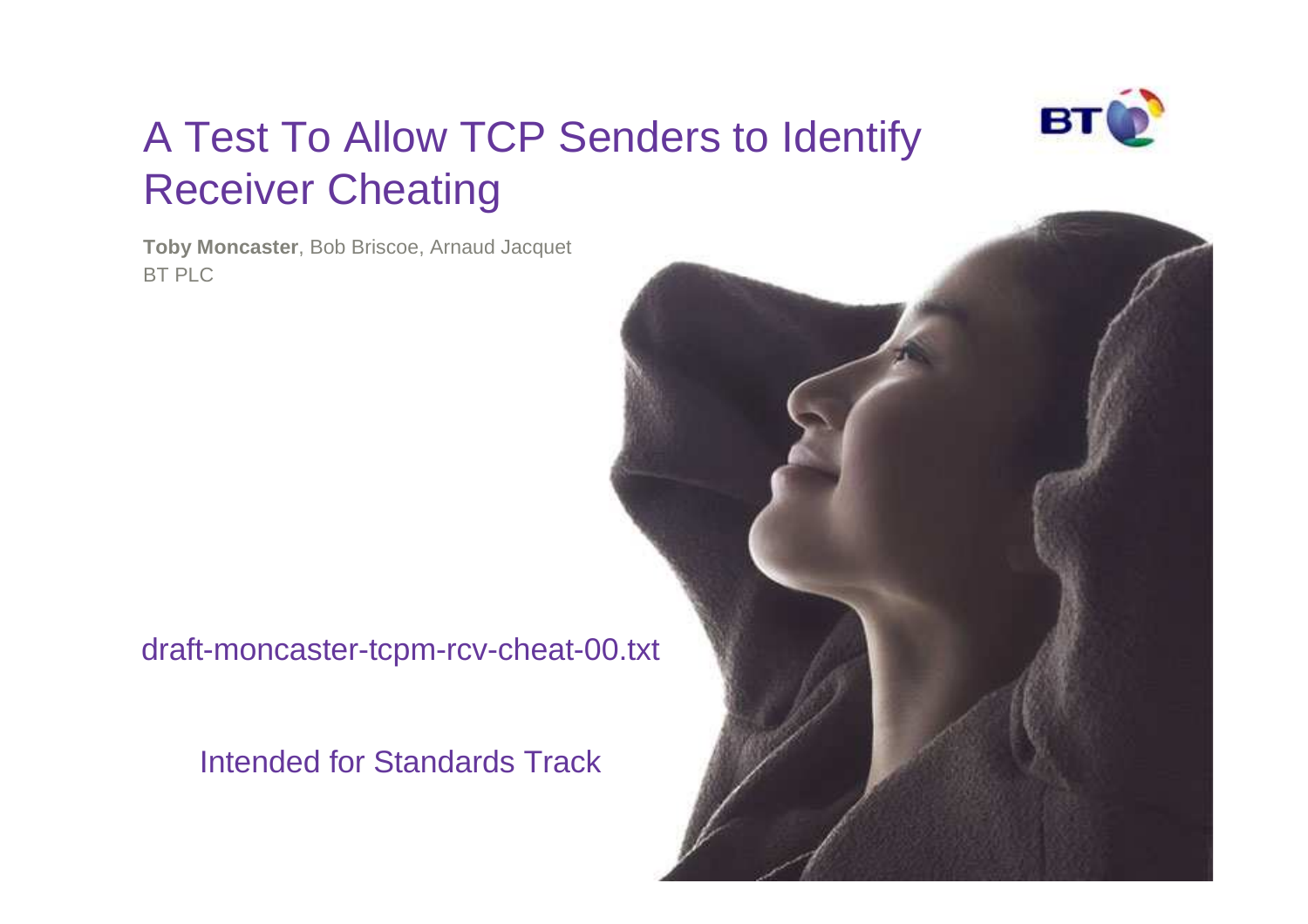## **Background**

- TCP senders rely on accurate feedback from their receivers about congestion
- A dishonest receiver can:
	- ♦ optimistic acks: fool a sender into increasing its rate
	- ♦ conceal lost data segments: to avoid a congestion response
- These attacks disrupt sharing of sender's own resource
- Both these attacks can fool sender into using excess network resources by concealing the presence of congestion
- There are some existing proposed solutions:
	- ♦ Randomly skipped segments hold back a segment and transmit it once a duplicate acknowledgement is received
	- The ECN nonce the receiver has to guess the correct nonce sum (NS) [RFC3540] for any lost segment or optimistic ack
	- ♦ A transport layer nonce add a specific nonce to the transport layer which has to be echoed back to the sender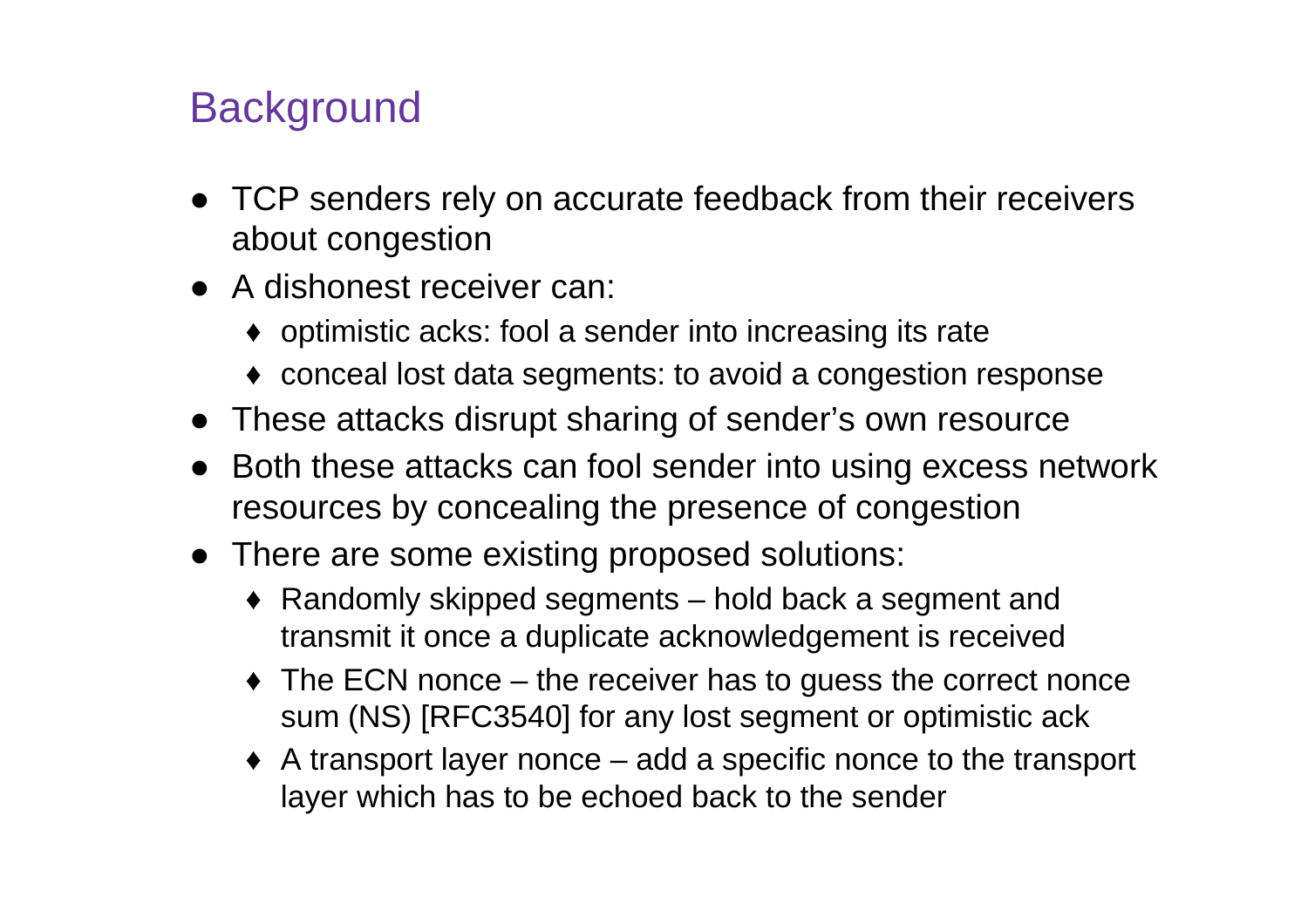## Requirements for a Robust Solution

In order to deal with such dishonesty, the sender has to identify that it is occurring. This can be done using some form of testing of the receiver. Any such test should meet certain requirements:

- 1. Any test mustn't adversely affect existing congestion control and avoidance algorithms
- 2. Any test should utilise existing features of the TCP protocol
- 3. It shouldn't require the use of any negotiable TCP options
- 4. The receiver shouldn't play an active role in the process
- 5. If this is a periodic test, the receiver mustn't be aware that it is being tested for honesty
- 6. If the sender actively sanctions any dishonesty it identifies, it should be certain of the receiver's dishonesty before taking action against it
- 7. The test shouldn't harm an innocent receiver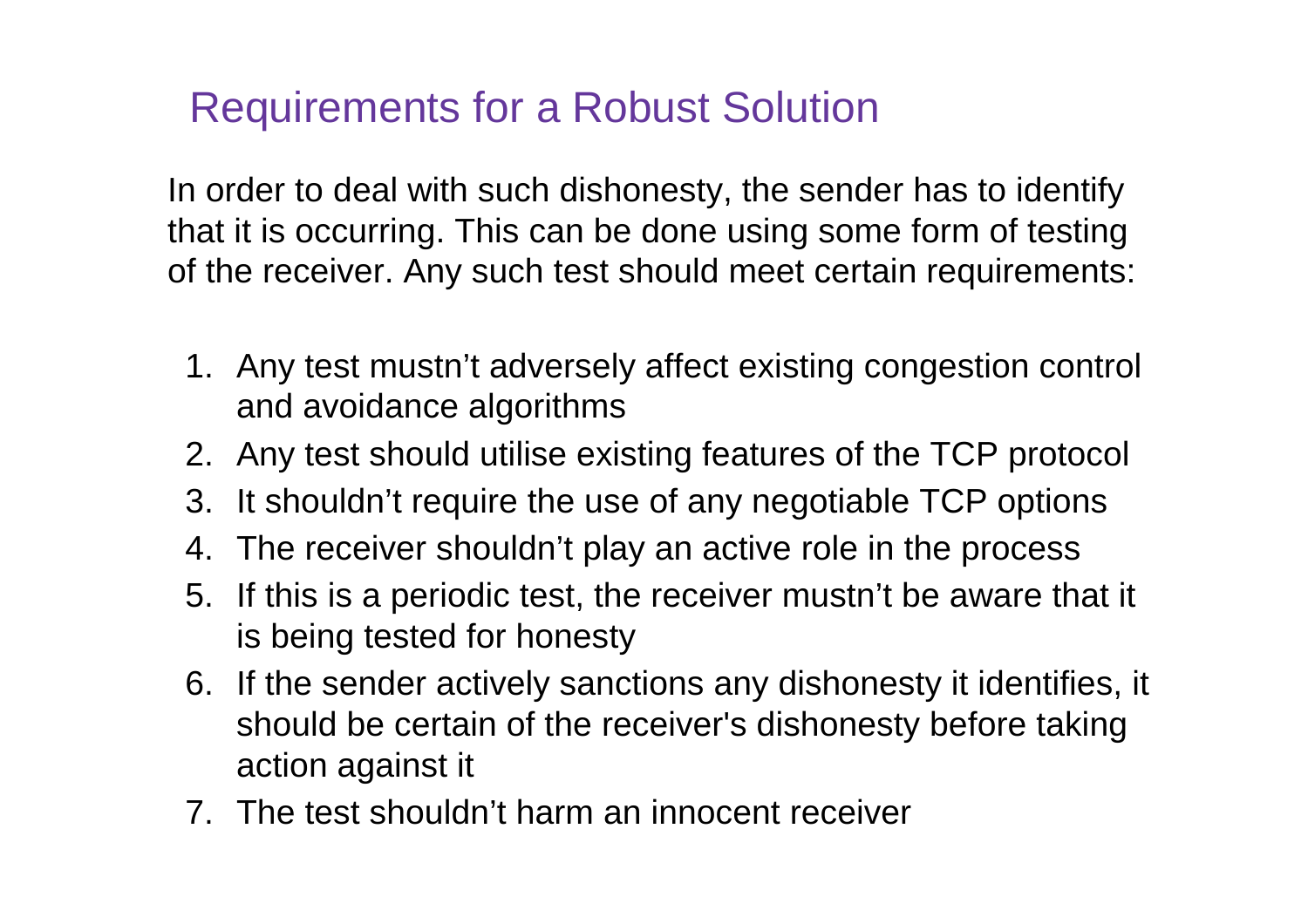## Assessing proposed solutions

|                                           | <b>Skipped</b>  | <b>ECN</b> | <b>TCP</b> |
|-------------------------------------------|-----------------|------------|------------|
|                                           | <b>Segments</b> | nonce      | nonce      |
| Doesn't interfere with congestion control |                 |            |            |
| Utilise existing features                 |                 | X          | X          |
| Receiver plays passive role               |                 | X          | X          |
| No negotiable TCP options                 | X               | X          | X          |
| Receiver unaware of testing               |                 | n/a        | n/a        |
| Able to prove dishonesty?                 |                 |            |            |
| Doesn't harm innocent receiver            | X               |            |            |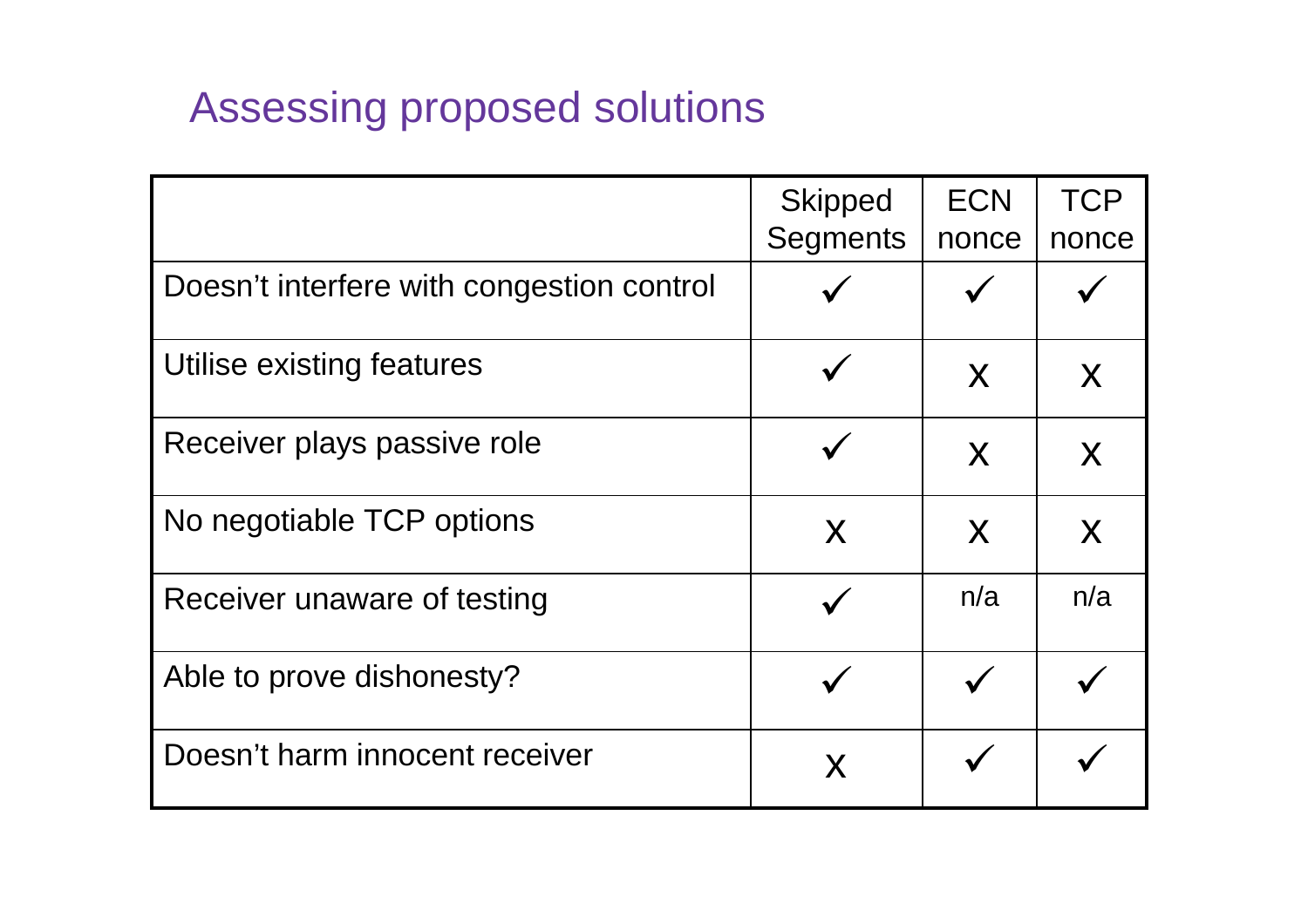## Our proposed Solution

Our proposed solution is based on Rob Sherwood's Randomly Skipped Segments solution. But we avoid harming innocent receivers by adding an initial stage

Key goal was to design system using basic TCP behaviour of receivers. Approach allows honest senders to identify dishonest receivers but not harm innocent receivers…

- 1. Delay a segment by a small amount to trigger duplicate acks. If a receiver doesn't send these correctly then move to stage 2.
- 2. Delay a segment until a duplicate ack is receivedshowing the receiver is aware of the gap.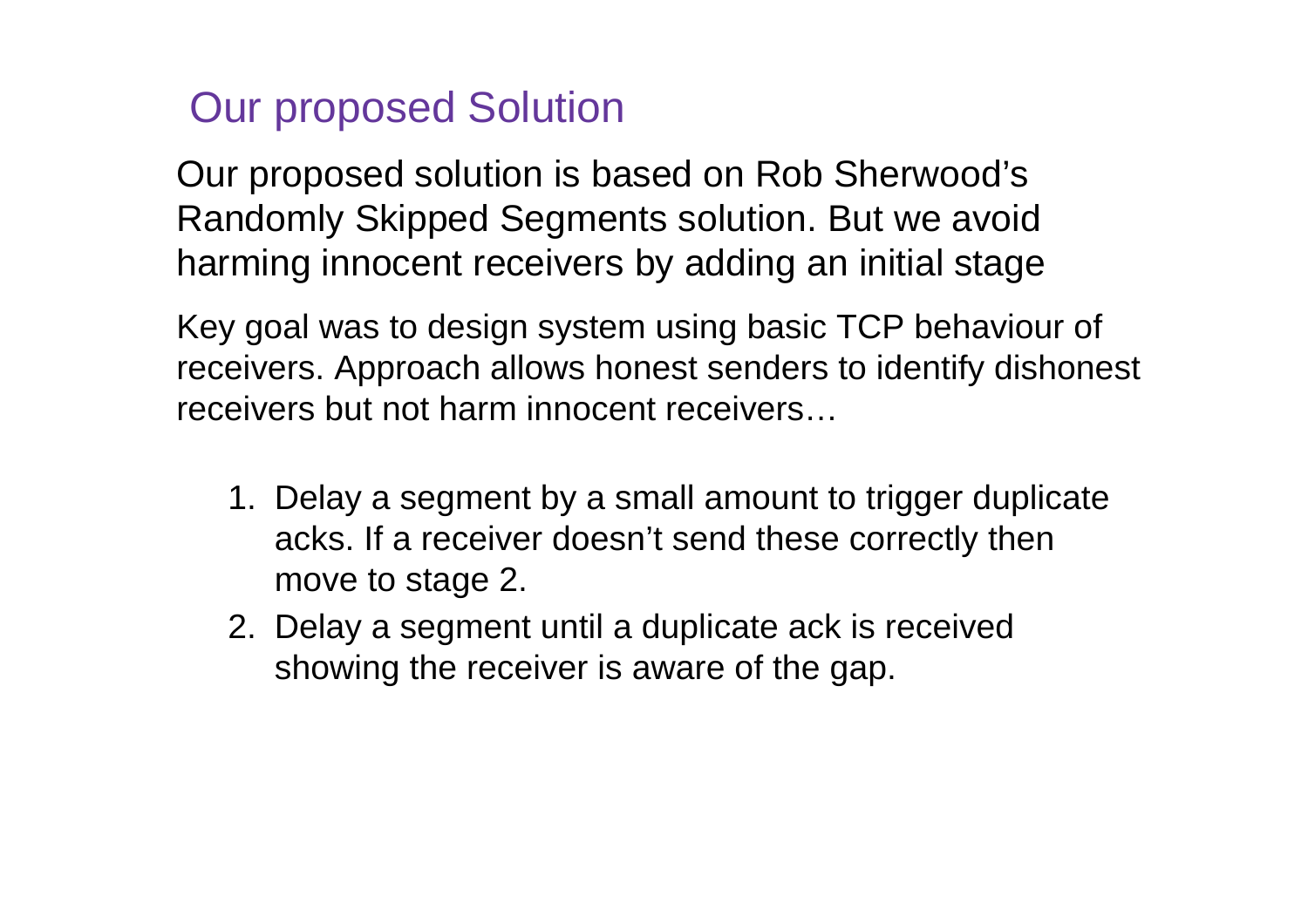#### Stage 1 Test

- To test a receiver, select segment S and displacement D where  $2 < D < K-2$ ,  $K =$  current window size. Segment S is transmitted after segment S+D
- Receiver should generate D duplicate acks

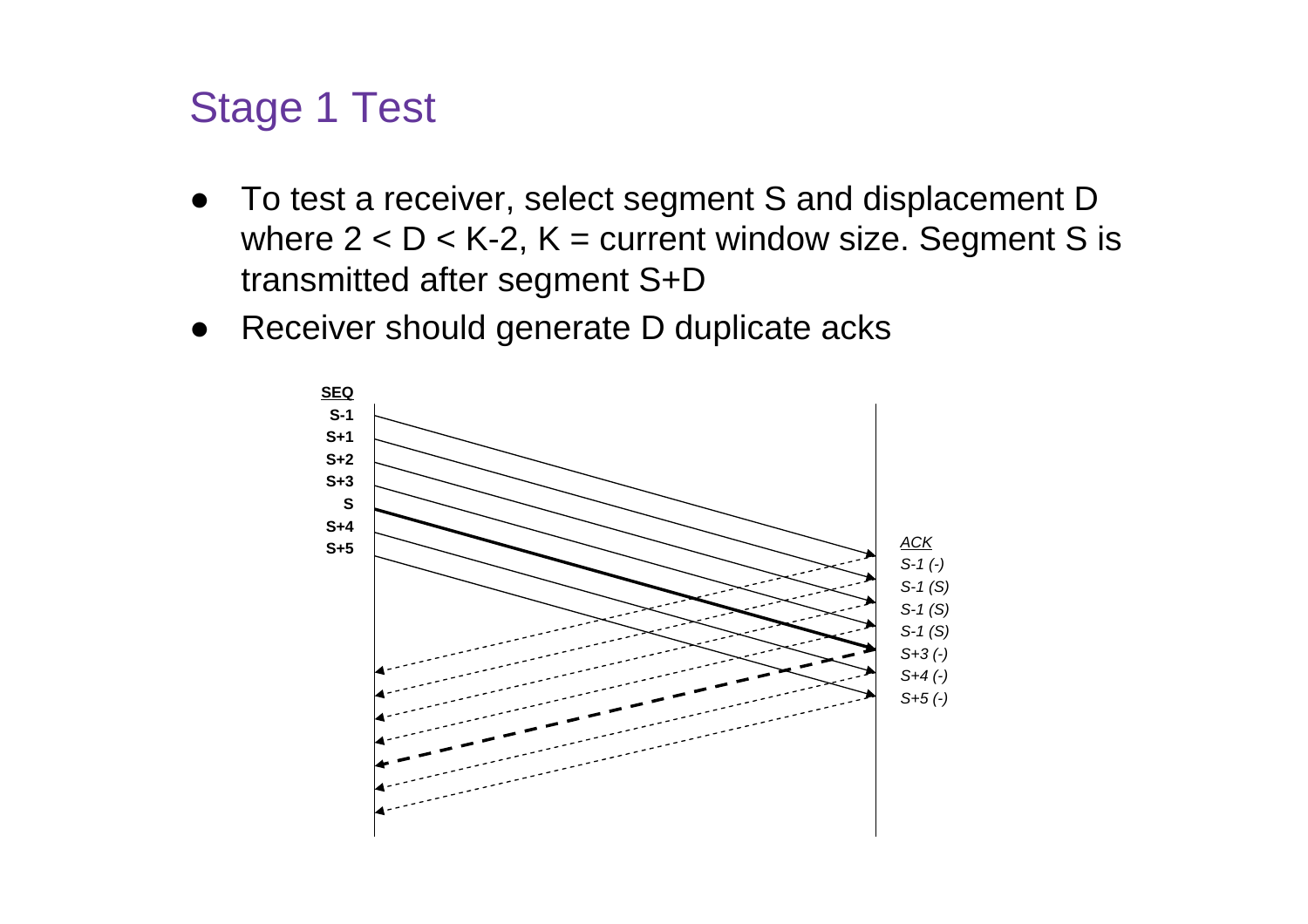#### Assessing Stage 1 of the New Test

Comparing the stage 1 test against the list of requirements:

| Doesn't interfere in congestion control |         |
|-----------------------------------------|---------|
| Utilise existing features               |         |
| Receiver plays passive role             |         |
| No negotiable TCP options               |         |
| Receiver unaware of testing             |         |
| Able to prove dishonesty?               | $\star$ |
| Doesn't harm innocent receiver          |         |

**\*** The test doesn't prove dishonesty but failing it strongly suggests dishonesty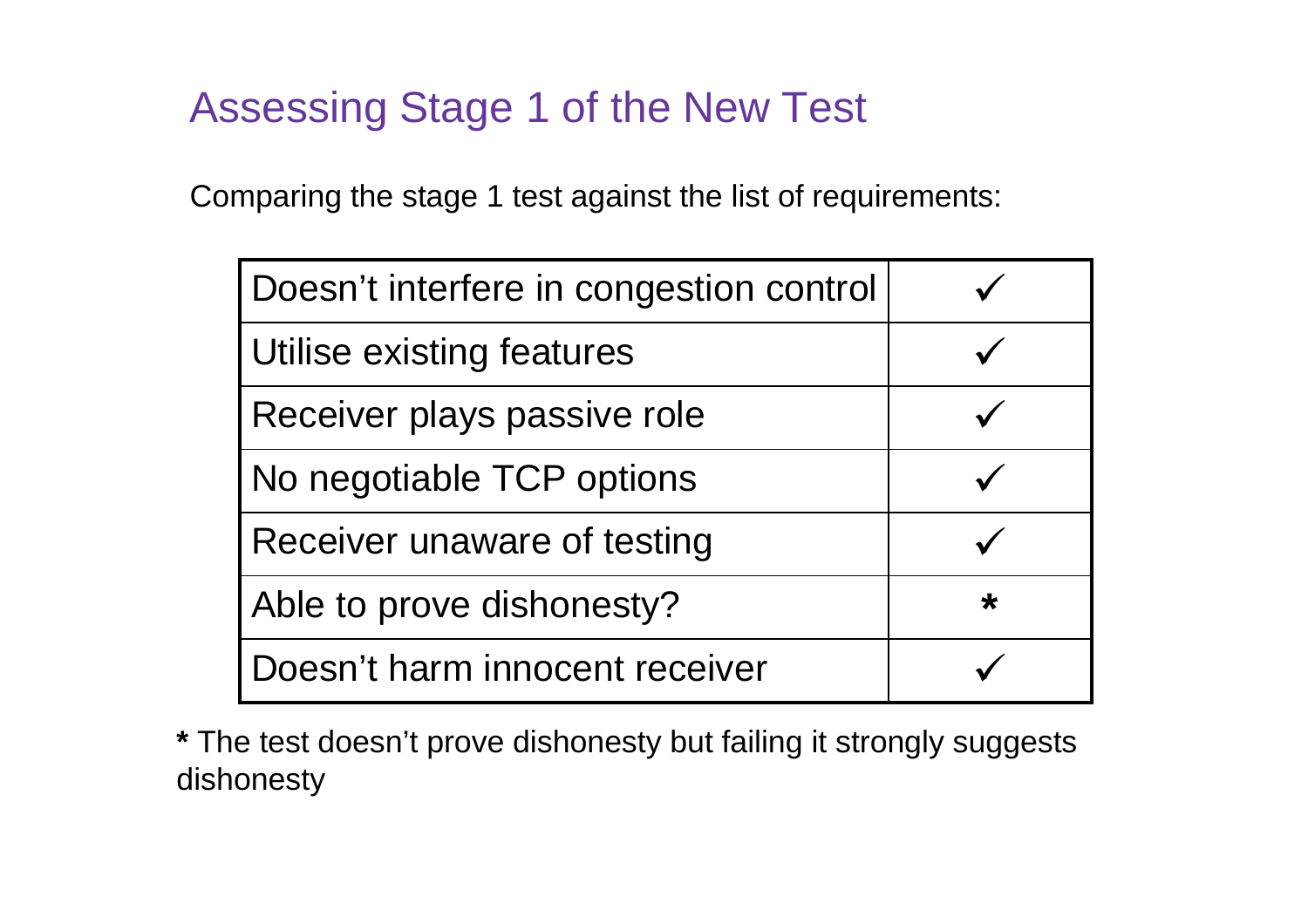#### Stage 2 Test

If a receiver fails the first test we can perform a tougher testsimilar to Sherwood's skipped segment test

- ● Select a segment, S. Start a congestion response. Don't transmit S until you receive a dup. ACK for segment S-1
- If you receive an ACK for a segment between S-1 and R, ●then the receiver fails the test

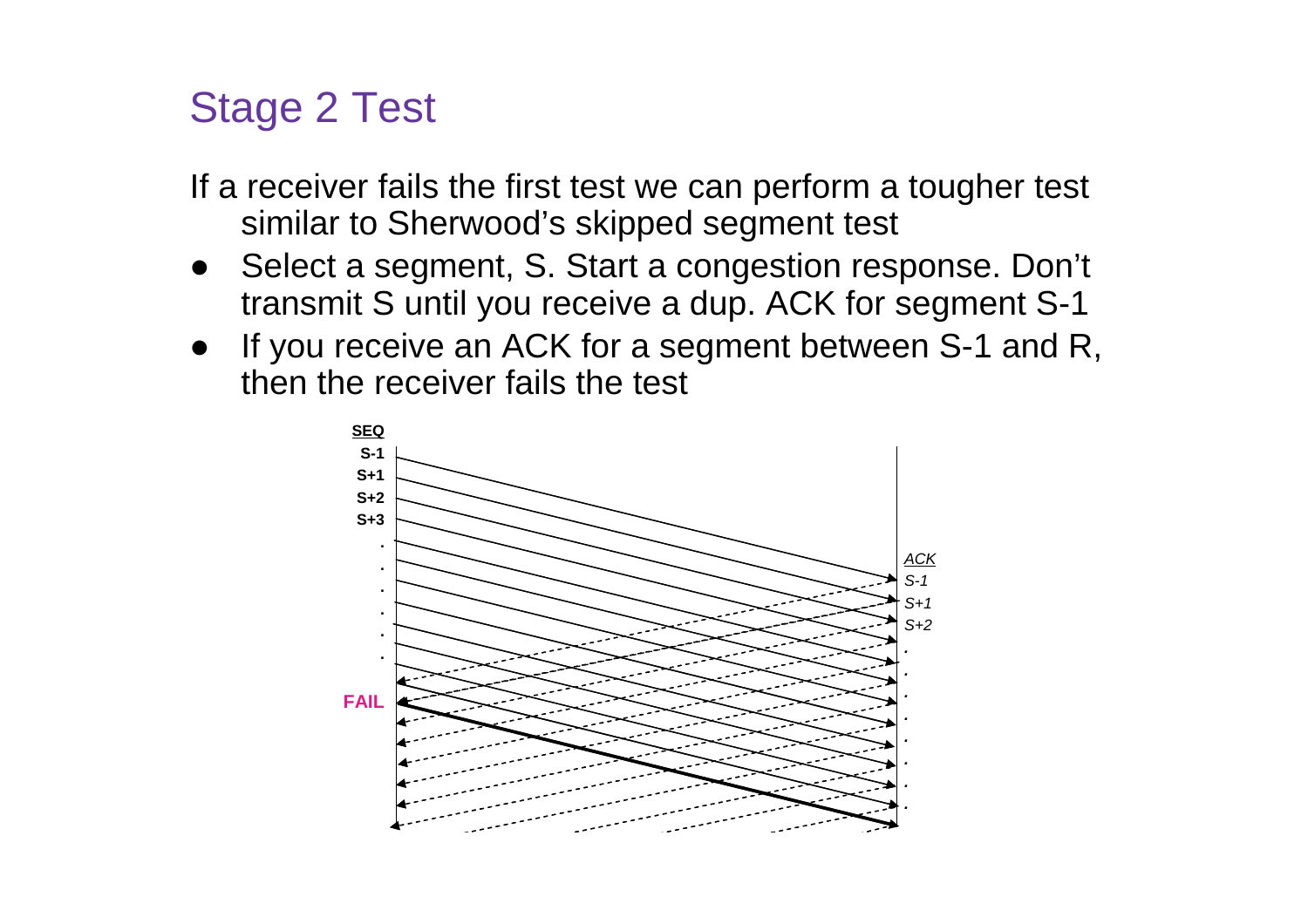#### Assessing Stage 2 of the New Test

Comparing the stage 2 test against the list of requirements:

| Doesn't interfere in congestion control |         |
|-----------------------------------------|---------|
| Utilise existing features               |         |
| Receiver plays passive role             |         |
| No negotiable TCP options               |         |
| Receiver unaware of testing             |         |
| Able to prove dishonesty?               |         |
| Doesn't harm innocent receiver          | $\star$ |

\* By this stage we are already suspicious of the receiver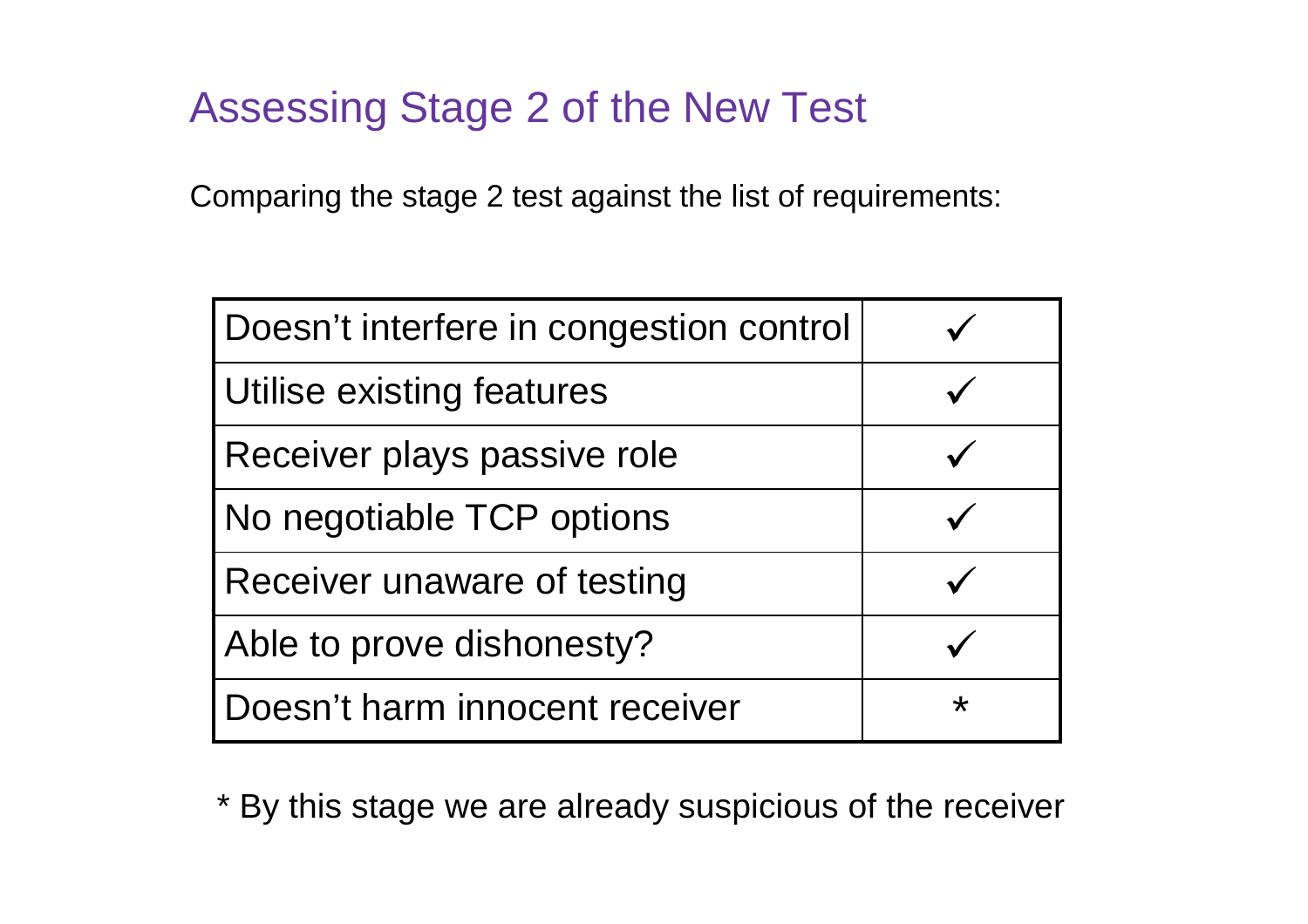#### **Conclusions**

- ● Receiver cheating can skew a sender's allocation of its own resources (getting the cheating receiver more resources)
- ● Receiver cheating can fool the sender into giving excess network resources to the receiver, possibly causing collapse
- This 2-stage test allows senders to easily identify cheating receivers
- ●It causes minimal problems for honest receivers
- ● It encourages honest behaviour because cheating carries delay penalty
- ● Only requires modification of sender behaviour so easy to implement
- ● If enough senders implement this it provides protection to network